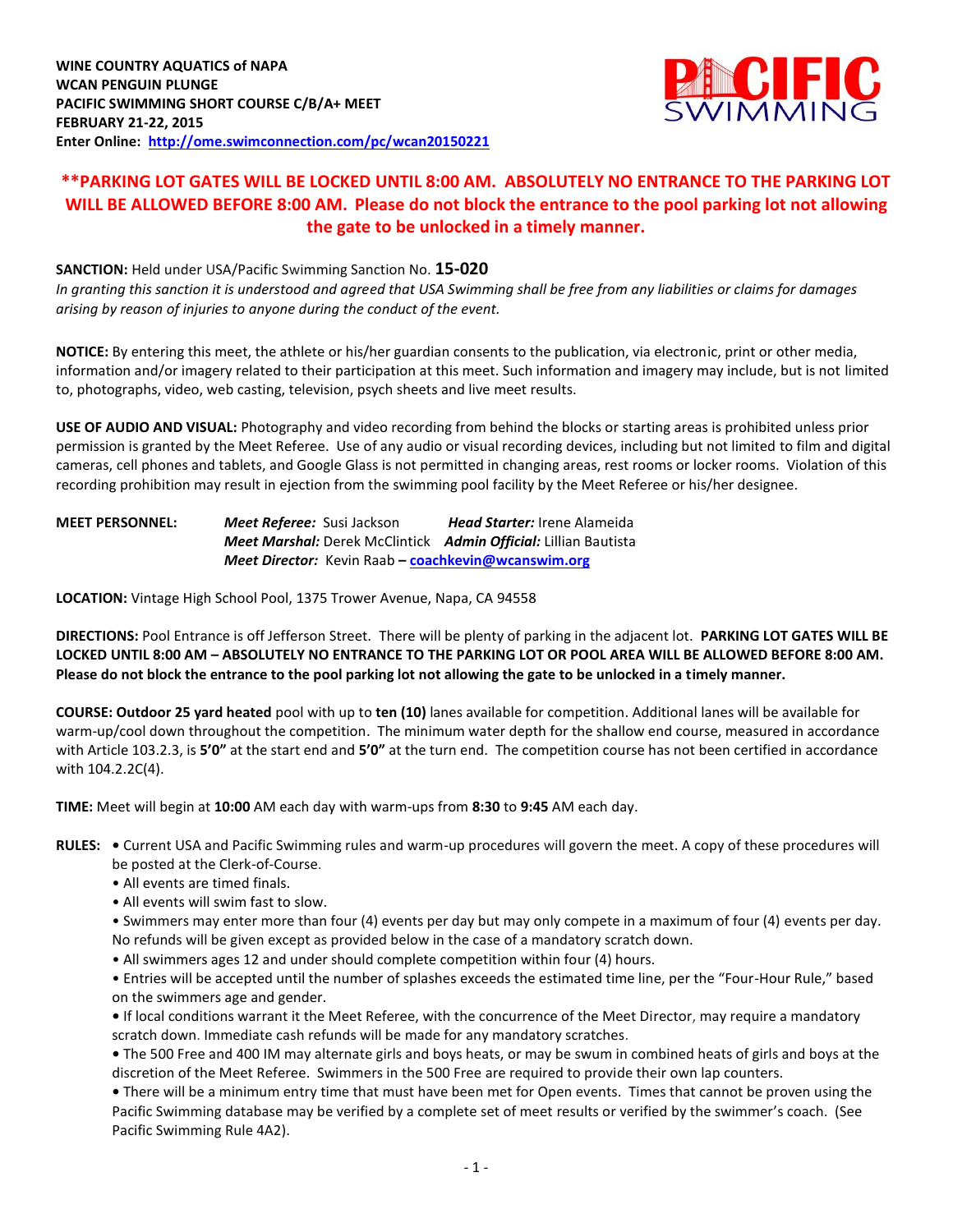## • **All coaches and deck officials must wear their USA Swimming membership cards in a visible manner.**

**ATTENTION HIGH SCHOOL SWIMMERS:** If you are a high school swimmer in season, you need to be Unattached from this meet. It is the swimmers responsibility to be Unattached from this meet. You can un-attach at the meet if necessary. This does not apply to swimmers swimming under the rules of the Nevada Interscholastic Activities Association (NIAA).

**UNACCOMPANIED SWIMMERS:** Any USA-S athlete-member competing at the meet must be accompanied by a USA Swimming member-coach for the purposes of athlete supervision during warm-up, competition and warm-down. If a coach-member of the athlete's USA-S Club does not attend the meet to serve in said supervisory capacity, it is the responsibility of the swimmer or the swimmer's legal guardian to arrange for supervision by a USA-S member-coach. The Meet Director or Meet Referee may assist the swimmer in making arrangements for such supervision; however, it is recommended that such arrangements be made in advance of the meet by the athlete's USA-S Club Member-Coach.

**RACING STARTS:** Swimmers must be certified by a USA-S member-coach as being proficient in performing a racing start, or must start the race in the water. It is the responsibility of the swimmer or the swimmer's legal guardian to ensure compliance with this requirement.

**RESTRICTIONS:** • Smoking and the use of other tobacco products is prohibited on the pool deck, in the locker rooms, in spectator

- seating, on standing areas and in all areas used by swimmers, during the meet and during warm-up periods.
- Sale and use of alcoholic beverages is prohibited in all areas of the meet venue.
- No glass containers are allowed in the meet venue.
- No propane heater is permitted except for snack bar/meet operations.
- All shelters must be properly secured.
- No pets, except for "working dogs" are allowed anywhere in the meet venue.
- No food or drink is allowed in the locker rooms.

## • **ONLY COACH'S TENTS WILL BE ALLOWED ON THE POOL DECK.**

• **No tents, EZ Ups, Chairs (except those for coaches) or any form of "set-up" or "hanging out" will be allowed on pool deck. Team tent/set up will be allowed on the basketball courts, where there is ample space.**

• Changing into or out of swimsuits other than in locker rooms or other designated areas is prohibited.

• Destructive devices, to include but not limited to, explosive devices and equipment, firearms (open or concealed), blades, knives, mace, stun guns and blunt objects are strictly prohibited in the swimming facility and its surrounding areas. If observed, the Meet Referee or his/her designee may ask that these devices be stored safely away from the public or removed from the facility. Noncompliance may result in the reporting to law enforcement authorities and ejection from the facility. Law enforcement officers (LEO) are exempt per applicable laws.

• During general warm-up swimmers must use 3-point entry into the pool.

**ELIGIBILITY:** • Swimmers must be current members of USA-S and enter their name and registration number on the meet entry card as they are shown on their Registration Card. If this is not done, it may be difficult to match the swimmer with the registration and times database. The meet host will check all swimmer registrations against the SWIMS database and if not found to be registered, the Meet Director shall accept the registration at the meet (a \$10 surcharge will be added to the regular registration fee). Duplicate registrations will be refunded by mail.

• Swimmers in the "A" Division must have met at least USA Swimming Motivational "A" minimum time standard.

Swimmers in the "B" Division must have met at least the listed "B" minimum time standard. All entry times slower than the listed "B" time standard will be in the "C" Division.

• Entries with "NO TIME" will be **ACCEPTED** (Exception – Open Events)

• Entry times submitted for this meet will be checked against a computer database and may be changed in accordance with Pacific Swimming Entry Time Verification Procedures.

• Disabled swimmers are welcome to attend this meet and should contact the Meet Director or Meet Referee regarding and special accommodations on entry times and seeding per Pacific Swimming policy.

• Swimmers 19 years of age and over may compete in the meet for time only, no awards. Such swimmers must have met standards for the 17-18 age group.

• The swimmer's age will be the age of the swimmer on the first day of the meet.

**ENTRY FEES:** \$4.00 per event plus an \$**8.00** participation fee per swimmer. Entries will be rejected if payment is not sent at time of request.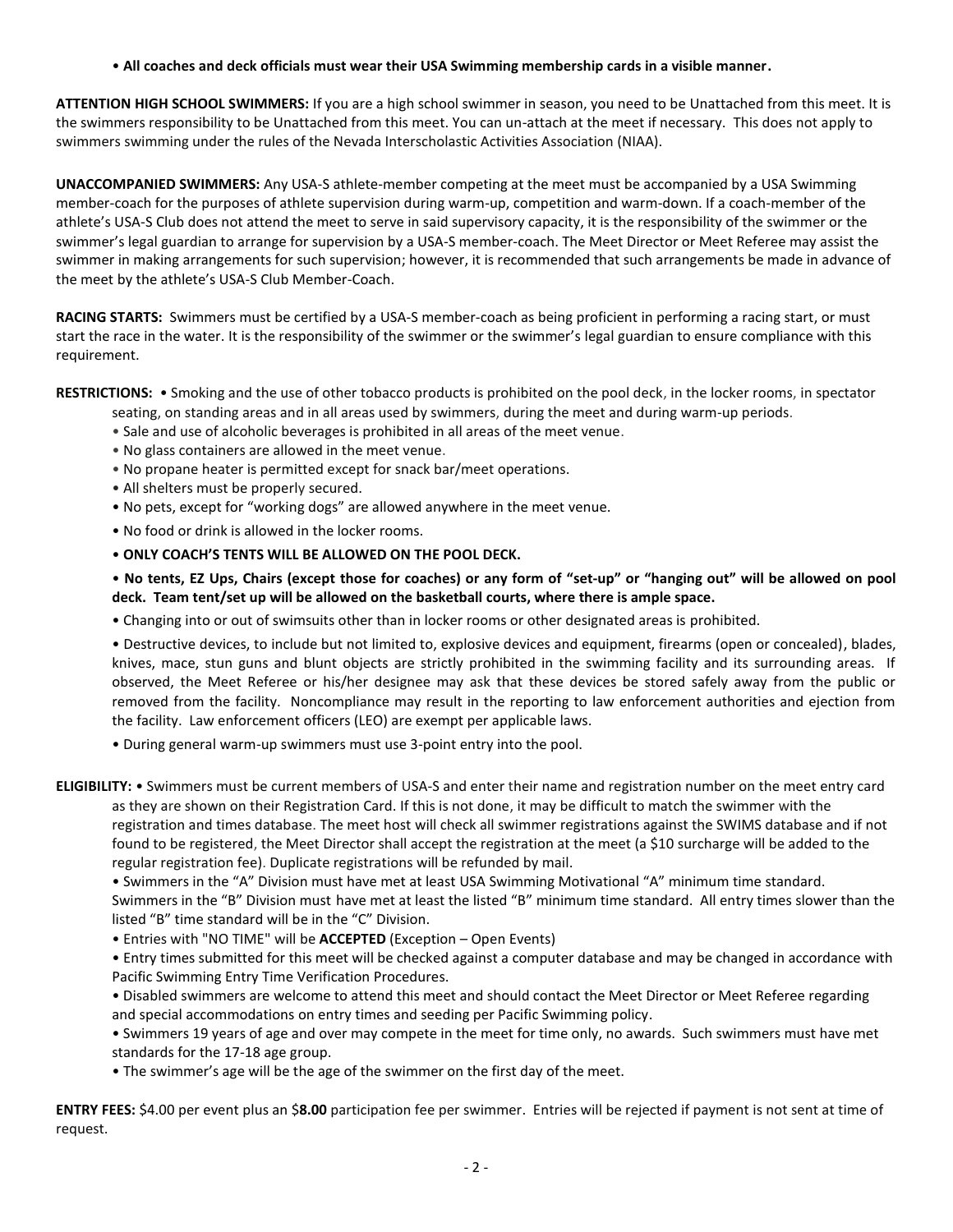**ONLINE ENTRIES:** To enter online go to **<http://ome.swimconnection.com/pc/wcan20150221>** to receive an immediate entry confirmation. This method requires payment by credit card. Swim Connection, LLC charges a processing fee for this service, equal to \$1 per swimmer plus 5% of the total Entry Fees. Please note that the processing fee is a separate fee from the Entry Fees. If you do not wish to pay the processing fee, enter the meet using a mail entry. **Entering online is a convenience, is completely voluntary, and is in no way required or expected of a swimmer by Pacific Swimming.** Online entries will be accepted through Thursday, February  $12^{th}$ , 2015.

**MAILED OR HAND DELIVERED ENTRIES**: Entries must be on the attached consolidated entry form. Forms must be filled out completely and printed clearly with swimmers best time. Entries must be postmarked by midnight, Monday, **February 9th , 2015** or hand delivered by 6:30 p.m. Thursday, February 12<sup>th</sup>, 2015. No late entries will be accepted. No refunds will be made, except mandatory scratch downs. Requests for confirmation of receipt of entries should include a self-addressed envelope.

| Make check payable to: WCAN       |                                     |  |  |  |  |
|-----------------------------------|-------------------------------------|--|--|--|--|
| <b>Mail entries to: WCAN MEET</b> | Hand deliver entries to: Kevin Raab |  |  |  |  |
| <b>P.O. Box 5582</b>              | 4131 Freeda Ct.                     |  |  |  |  |
| Napa, CA 94581                    | Livermore. CA 94550                 |  |  |  |  |

**CHECK-IN:** The meet will be deck seeded. Swimmers must check-in at the Clerk-of-Course. Close of check-in for all individual events shall be no more than 60 minutes before the estimated time of the start of the first heat of the event. No event shall be closed more than 30 minutes before the scheduled start of the session. Swimmers who do not check in will not be seeded and will not be allowed to compete in that event.

**SCRATCHES:** Any swimmers not reporting for or competing in an individual timed final event that they have checked in for shall not be penalized.

**AWARDS:** Ribbons will be awarded to the  $1^{st} - 8^{th}$  place finishers in the "A," "B," and "C" divisions, for each event and age group  $(88U, 9 - 10,$  and  $11 - 12)$ . No awards will be given for 13 & Over or Open events. "A" medals will be awarded to swimmers achieving new USA-S "A" times swum during this meet only. Awards must be picked up by the swimmer throughout the meet. We will not mail out awards.

**ADMISSION:** Free. A program will be available for a nominal fee.

**SNACK BAR & HOSPITALITY:** A snack bar will be available on Saturday and Sunday. Lunches and refreshments will be provided for officials and coaches. Refreshments will be provided to timers.

**MISCELLANEOUS:** No overnight parking is allowed. Facilities will not be provided after meet hours.

**MINIMUM OFFICIALS: No more than 3 days after close of entries, meet management (Meet Director and/or Meet Referee) shall contact a representative from each team participating in the meet, and provide a preliminary inventory of the officials that team is required to provide for each session. Each team shall, by the start of the meet, provide to the Meet Director or designee a list of Officials who have agreed to represent that team during each session of the meet.**

**At the meet, meet management shall conduct an inventory of officials, and shall compare the number of swimmers entered in each session by each team with the number of officials present representing each team. If meet management certifies that a team has not provided sufficient officials for any session of the meet in accordance with the table below, excluding finals in a trials and finals meet, the team will be fined \$100 per missing official per session of the meet.**

| Club swimmers entered in session | Trained and carded officials requested |  |  |  |  |  |
|----------------------------------|----------------------------------------|--|--|--|--|--|
| $1 - 10$                         |                                        |  |  |  |  |  |
| $11 - 25$                        |                                        |  |  |  |  |  |
| 26-50                            |                                        |  |  |  |  |  |
| 51-75                            |                                        |  |  |  |  |  |
| 76-100                           |                                        |  |  |  |  |  |
| 100 or more                      |                                        |  |  |  |  |  |

*\*Zone 3 will include Colorado, Intermediary/Chief Timing Judge, and Computer Operator in the count of officials for a session although these positions are not carded. Zone 3 will accept Trainees in the count of officials for a session as long as they are carded. Teams may use officials "borrowed" from other teams, or unattached officials at the meet who agree to fulfill their obligation under the rule.*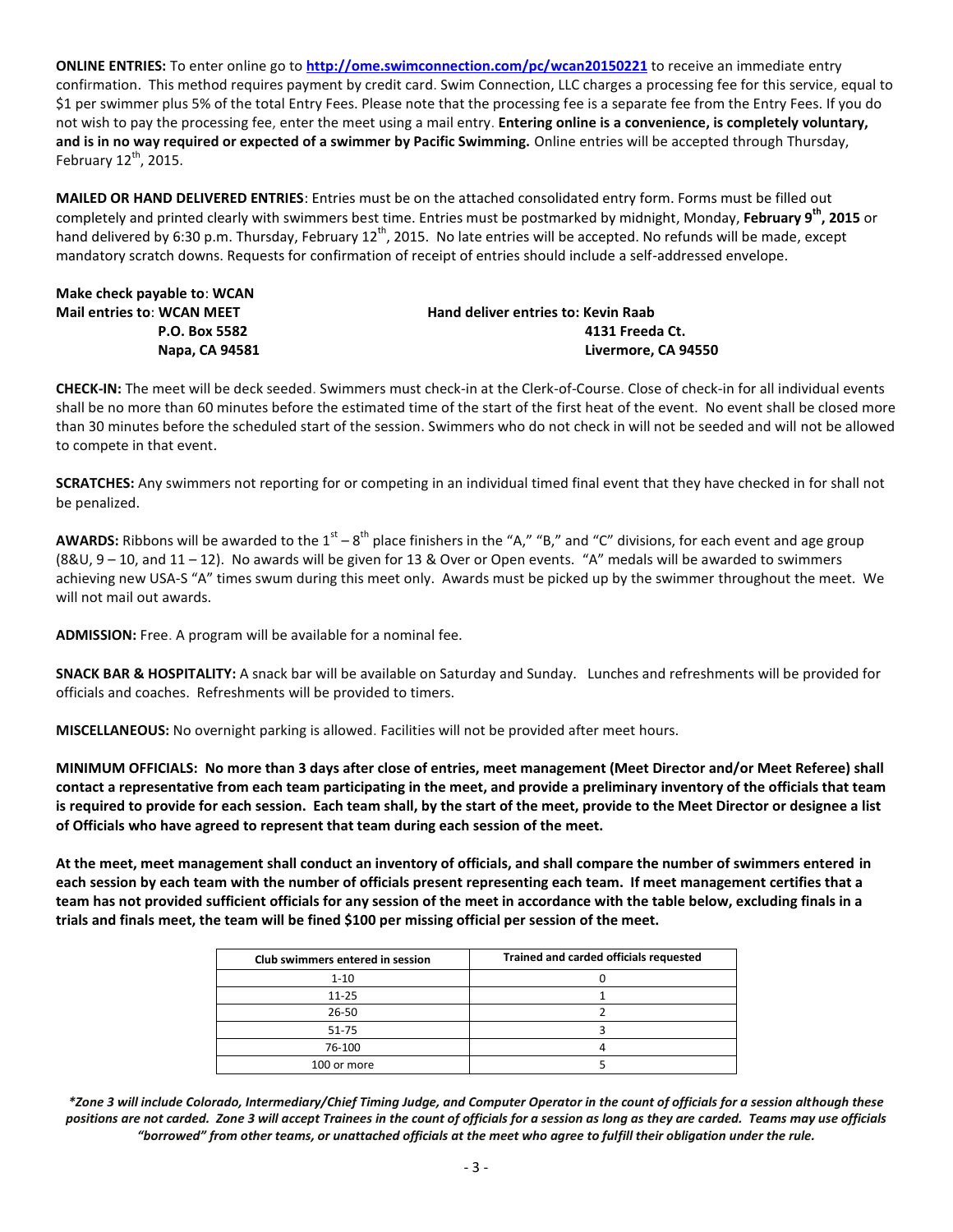|                               | <b>Saturday February 21st 2015</b>    |                |  |               | <b>Sunday February 22nd 2015</b>       |               |  |
|-------------------------------|---------------------------------------|----------------|--|---------------|----------------------------------------|---------------|--|
| <b>EVENT#</b><br>$\mathbf{1}$ | <b>EVENT</b>                          | <b>EVENT#</b>  |  | <b>EVENT#</b> | <b>EVENT</b>                           | <b>EVENT#</b> |  |
|                               | Girls Open 200 IM<br>Min Time 3:40.39 |                |  | 37            | Girls Open 200 Fr<br>Min Time: 3:20.19 |               |  |
|                               | Boys Open 200 IM<br>Min Time 3:38.89  | $\overline{2}$ |  |               | Boys Open 200 Fr<br>Min. Time 3:09.09  |               |  |
| $\overline{3}$                | 9-10 100 Back                         | 4              |  | 39            | 9-10 100 free                          |               |  |
| 5                             | 8-UN 25 Bk                            | 6              |  | 41            | 8-UN 100 IM                            | 42            |  |
| $\overline{7}$                | 13-18 100 Free                        | 8              |  | 43            | 13-18 100 Back                         | 44            |  |
| 9                             | 9-10 50 Fly                           | 10<br>45       |  |               | 9-10 50 Breast                         |               |  |
| 11                            | 8-UN 25 fly                           | 12             |  | 47            | 8-UN 25 Breast                         |               |  |
| 13                            | 11-12 100 Breast                      | 14             |  | 49            | 11-12 100 Free                         |               |  |
| 15                            | 13-18 100 Breast                      | 16             |  | 51            | 13-18 200 Breast                       |               |  |
| 17                            | 9-10 100 Breast                       | 18             |  | 53            | 9-10 50 Back                           |               |  |
| 19                            | 8-UN 50 Breast                        | 20             |  | 55            | 8-UN 50 Back                           |               |  |
| 21                            | 11-12 50 Fly                          | 22             |  | 57            | 11-12 50 Breast                        |               |  |
| 23                            | 13-18 200 Back                        | 24             |  | 59            | 13-18 50 Free                          |               |  |
| 25                            | 9-10 50 Free                          | 26             |  | 61            | 9-10 100 Fly                           |               |  |
| 27                            | 8-UN 50 Free                          | 28             |  | 63            | 8-UN 25 Free                           |               |  |
| 29                            | 11-12 100 Back                        | 30             |  | 65            | 11-12 100 Fly                          |               |  |
| 31                            | 13-18 100 Fly                         | 32             |  | 67            | 13-18 200 Fly                          |               |  |
| 33                            | 11-12 50 Free                         | 34             |  | 69            | 9-10 100 IM                            |               |  |
| 35                            | Girls Open 400 IM<br>Min Time 6:28.59 |                |  | 71            | 11-12 50 Back                          |               |  |
|                               | Boys Open 400 IM<br>Min Time 6:20.09  | 36             |  | 73            | Girls Open 500 Fr<br>Min time 8:30.49  |               |  |

| day February 21st 2015                |                         |               | <b>Sunday February 22nd 2015</b>       |               |  |  |  |  |
|---------------------------------------|-------------------------|---------------|----------------------------------------|---------------|--|--|--|--|
| <b>EVENT</b><br><b>EVENT#</b>         |                         | <b>EVENT#</b> | <b>EVENT</b>                           | <b>EVENT#</b> |  |  |  |  |
| Girls Open 200 IM<br>Min Time 3:40.39 |                         | 37            | Girls Open 200 Fr<br>Min Time: 3:20.19 |               |  |  |  |  |
| Boys Open 200 IM<br>Min Time 3:38.89  | $\overline{2}$          |               | Boys Open 200 Fr<br>Min. Time 3:09.09  | 38            |  |  |  |  |
| 9-10 100 Back                         | $\overline{\mathbf{4}}$ | 39            | 9-10 100 free                          | 40            |  |  |  |  |
| 8-UN 25 Bk                            | 6                       | 41            | 8-UN 100 IM                            | 42            |  |  |  |  |
| 13-18 100 Free                        | 8                       | 43            | 13-18 100 Back                         | 44            |  |  |  |  |
| 9-10 50 Fly                           | 10                      | 45            | 9-10 50 Breast                         | 46            |  |  |  |  |
| 8-UN 25 fly                           | 12                      | 47            | 8-UN 25 Breast                         | 48            |  |  |  |  |
| 11-12 100 Breast                      | 14                      | 49            | 11-12 100 Free                         | 50            |  |  |  |  |
| 13-18 100 Breast                      | 16                      | 51            | 13-18 200 Breast                       | 52            |  |  |  |  |
| 9-10 100 Breast                       | 18                      | 53            | 9-10 50 Back                           | 54            |  |  |  |  |
| 8-UN 50 Breast                        | 20                      | 55            | 8-UN 50 Back                           | 56            |  |  |  |  |
| 11-12 50 Fly                          | 22                      | 57            | 11-12 50 Breast                        | 58            |  |  |  |  |
| 13-18 200 Back                        | 24                      | 59            | 13-18 50 Free                          | 60            |  |  |  |  |
| 9-10 50 Free                          | 26                      | 61            | 9-10 100 Fly                           | 62            |  |  |  |  |
| 8-UN 50 Free                          | 28                      | 63            | 8-UN 25 Free                           | 64            |  |  |  |  |
| 11-12 100 Back                        | 30                      | 65            | 11-12 100 Fly                          | 66            |  |  |  |  |
| 13-18 100 Fly                         | 32                      | 67            | 13-18 200 Fly                          | 68            |  |  |  |  |
| 11-12 50 Free                         | 34                      | 69            | 9-10 100 IM                            | 70            |  |  |  |  |
| Girls Open 400 IM<br>Min Time 6:28.59 |                         | $71\,$        | 11-12 50 Back                          | 72            |  |  |  |  |
| Boys Open 400 IM<br>Min Time 6:20.09  | 36                      | 73            | Girls Open 500 Fr<br>Min time 8:30.49  |               |  |  |  |  |
|                                       |                         |               | Boys Open 500 Fr<br>Min Time 8:22.79   | 74            |  |  |  |  |

Use the following URL to find the time standards: <http://www.pacswim.org/swim-meet-times/standards>